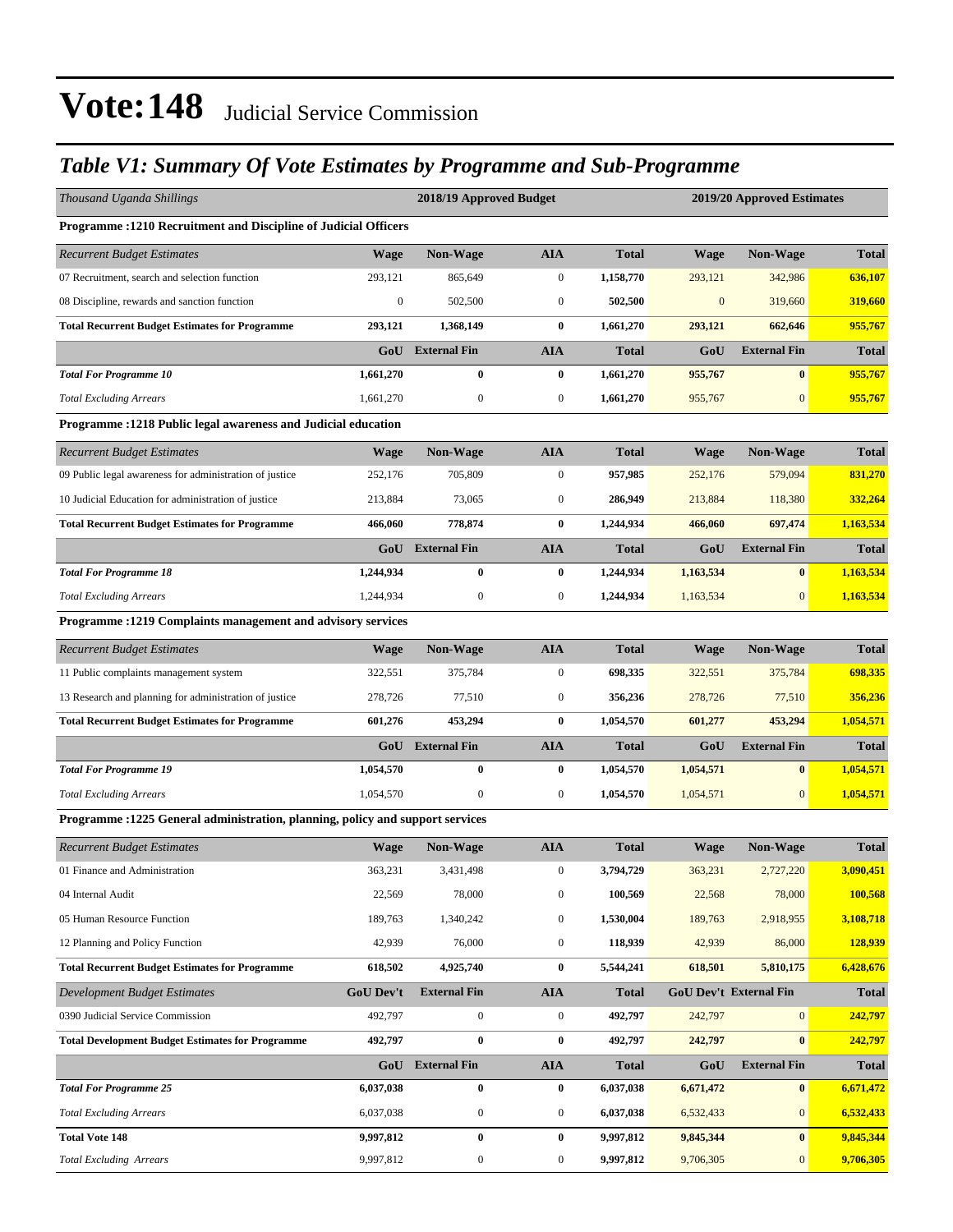### *Table V2: Summary Vote Estimates by Item*

| Thousand Uganda Shillings                                    |           | 2018/19 Approved Budget |          | 2019/20Approved Estimates |           |                     |                         |
|--------------------------------------------------------------|-----------|-------------------------|----------|---------------------------|-----------|---------------------|-------------------------|
|                                                              | GoU       | <b>External Fin</b>     | AIA      | <b>Total</b>              | GoU       | <b>External Fin</b> | <b>Total</b>            |
| <b>Employees, Goods and Services (Outputs Provided)</b>      | 9,505,016 | $\bf{0}$                | $\bf{0}$ | 9,505,016                 | 9,463,508 | $\bf{0}$            | 9,463,508               |
| 211101 General Staff Salaries                                | 1,978,959 | $\bf{0}$                | $\bf{0}$ | 1,978,959                 | 1,978,959 | $\bf{0}$            | 1,978,959               |
| 211103 Allowances (Inc. Casuals, Temporary)                  | 1,120,000 | $\bf{0}$                | $\bf{0}$ | 1,120,000                 | 1,037,805 | $\bf{0}$            | 1,037,805               |
| 212102 Pension for General Civil Service                     | 174,339   | $\bf{0}$                | $\bf{0}$ | 174,339                   | 193,271   | $\bf{0}$            | 193,271                 |
| 213001 Medical expenses (To employees)                       | 37,800    | $\bf{0}$                | $\bf{0}$ | 37,800                    | 36,000    | $\bf{0}$            | 36,000                  |
| 213002 Incapacity, death benefits and funeral expenses       | 15,000    | $\bf{0}$                | $\bf{0}$ | 15,000                    | 12,000    | $\bf{0}$            | 12,000                  |
| 213004 Gratuity Expenses                                     | 182,475   | $\bf{0}$                | $\bf{0}$ | 182,475                   | 206,810   | $\bf{0}$            | 206,810                 |
| 221001 Advertising and Public Relations                      | 180,000   | $\bf{0}$                | $\bf{0}$ | 180,000                   | 170,879   | $\bf{0}$            | 170,879                 |
| 221002 Workshops and Seminars                                | 230,189   | $\bf{0}$                | $\bf{0}$ | 230,189                   | 77,800    | $\bf{0}$            | 77,800                  |
| 221003 Staff Training                                        | 46,630    | $\bf{0}$                | 0        | 46,630                    | 47,276    | $\bf{0}$            | 47,276                  |
| 221004 Recruitment Expenses                                  | 260,000   | $\bf{0}$                | $\bf{0}$ | 260,000                   | 17,078    | $\bf{0}$            | 17,078                  |
| 221006 Commissions and related charges                       | 2,190,256 | $\bf{0}$                | $\bf{0}$ | 2,190,256                 | 2,577,856 | $\bf{0}$            | 2,577,856               |
| 221008 Computer supplies and Information Technology<br>(TT)  | 65,000    | $\bf{0}$                | $\bf{0}$ | 65,000                    | 40,000    | $\bf{0}$            | 40,000                  |
| 221009 Welfare and Entertainment                             | 65,000    | $\bf{0}$                | $\bf{0}$ | 65,000                    | 65,000    | $\bf{0}$            | 65,000                  |
| 221011 Printing, Stationery, Photocopying and Binding        | 121,190   | $\bf{0}$                | $\bf{0}$ | 121,190                   | 185,000   | $\bf{0}$            | 185,000                 |
| 221016 IFMS Recurrent costs                                  | 90,000    | $\bf{0}$                | $\bf{0}$ | 90,000                    | 100,000   | $\bf{0}$            | 100,000                 |
| 221017 Subscriptions                                         | 9,000     | $\bf{0}$                | $\bf{0}$ | 9,000                     | 12,800    | $\bf{0}$            | 12,800                  |
| 221020 IPPS Recurrent Costs                                  | 34,627    | $\bf{0}$                | 0        | 34,627                    | 40,209    | $\bf{0}$            | 40,209                  |
| 222001 Telecommunications                                    | 75,000    | $\bf{0}$                | $\bf{0}$ | 75,000                    | 40,198    | $\bf{0}$            | 40,198                  |
| 222002 Postage and Courier                                   | 12,000    | $\bf{0}$                | $\bf{0}$ | 12,000                    | 12,000    | $\bf{0}$            | 12,000                  |
| 223001 Property Expenses                                     | 8,000     | $\bf{0}$                | $\bf{0}$ | 8,000                     | 8,000     | $\bf{0}$            | 8,000                   |
| 223004 Guard and Security services                           | 30,000    | $\bf{0}$                | $\bf{0}$ | 30,000                    | 30,000    | $\bf{0}$            | 30,000                  |
| 223005 Electricity                                           | 72,000    | $\bf{0}$                | 0        | 72,000                    | 82,000    | $\bf{0}$            | 82,000                  |
| 223006 Water                                                 | 24,000    | $\bf{0}$                | $\bf{0}$ | 24,000                    | 5,000     | $\bf{0}$            | 5,000                   |
| 223901 Rent – (Produced Assets) to other govt. units         | 1,545,694 | $\bf{0}$                | $\bf{0}$ | 1,545,694                 | 1,545,694 | $\bf{0}$            | 1,545,694               |
| 224004 Cleaning and Sanitation                               | 50,000    | $\bf{0}$                | $\bf{0}$ | 50,000                    | 50,000    | $\bf{0}$            | 50,000                  |
| 224005 Uniforms, Beddings and Protective Gear                | 15,000    | $\bf{0}$                | $\bf{0}$ | 15,000                    | 15,000    | $\bf{0}$            | 15,000                  |
| 227001 Travel inland                                         | 305,374   | $\bf{0}$                | $\bf{0}$ | 305,374                   | 418,498   | $\bf{0}$            | 418,498                 |
| 227002 Travel abroad                                         | 85,482    | $\bf{0}$                | $\bf{0}$ | 85,482                    | 107,940   | $\bf{0}$            | 107,940                 |
| 227004 Fuel, Lubricants and Oils                             | 170,000   | $\bf{0}$                | $\bf{0}$ | 170,000                   | 158,437   | $\bf{0}$            | 158,437                 |
| 228001 Maintenance - Civil                                   | 4,000     | $\bf{0}$                | 0        | 4,000                     | 4,000     | $\bf{0}$            | 4,000                   |
| 228002 Maintenance - Vehicles                                | 300,000   | $\bf{0}$                | 0        | 300,000                   | 180,000   | $\bf{0}$            | 180,000                 |
| 228003 Maintenance – Machinery, Equipment $\&$<br>Furniture  | 8,000     | $\bf{0}$                | $\bf{0}$ | 8,000                     | 8,000     | $\bf{0}$            | 8,000                   |
| <b>Investment</b> (Capital Purchases)                        | 492,797   | $\bf{0}$                | $\bf{0}$ | 492,797                   | 242,797   | $\bf{0}$            | 242,797                 |
| 312101 Non-Residential Buildings                             | 0         | $\bf{0}$                | $\bf{0}$ | 0                         | 39,000    | $\bf{0}$            | 39,000                  |
| 312201 Transport Equipment                                   | 255,000   | $\bf{0}$                | $\bf{0}$ | 255,000                   | $\bf{0}$  | $\bf{0}$            | $\overline{\mathbf{0}}$ |
| 312203 Furniture & Fixtures                                  | 117,797   | $\bf{0}$                | $\bf{0}$ | 117,797                   | 123,797   | $\bf{0}$            | 123,797                 |
| 312213 ICT Equipment                                         | 120,000   | $\bf{0}$                | $\bf{0}$ | 120,000                   | 80,000    | $\bf{0}$            | 80,000                  |
| <b>Arrears</b>                                               | $\bf{0}$  | $\bf{0}$                | $\bf{0}$ | $\bf{0}$                  | 139,039   | $\bf{0}$            | 139,039                 |
| 321608 General Public Service Pension arrears<br>(Budgeting) | 0         | $\bf{0}$                | $\bf{0}$ | $\boldsymbol{0}$          | 139,039   | $\bf{0}$            | 139,039                 |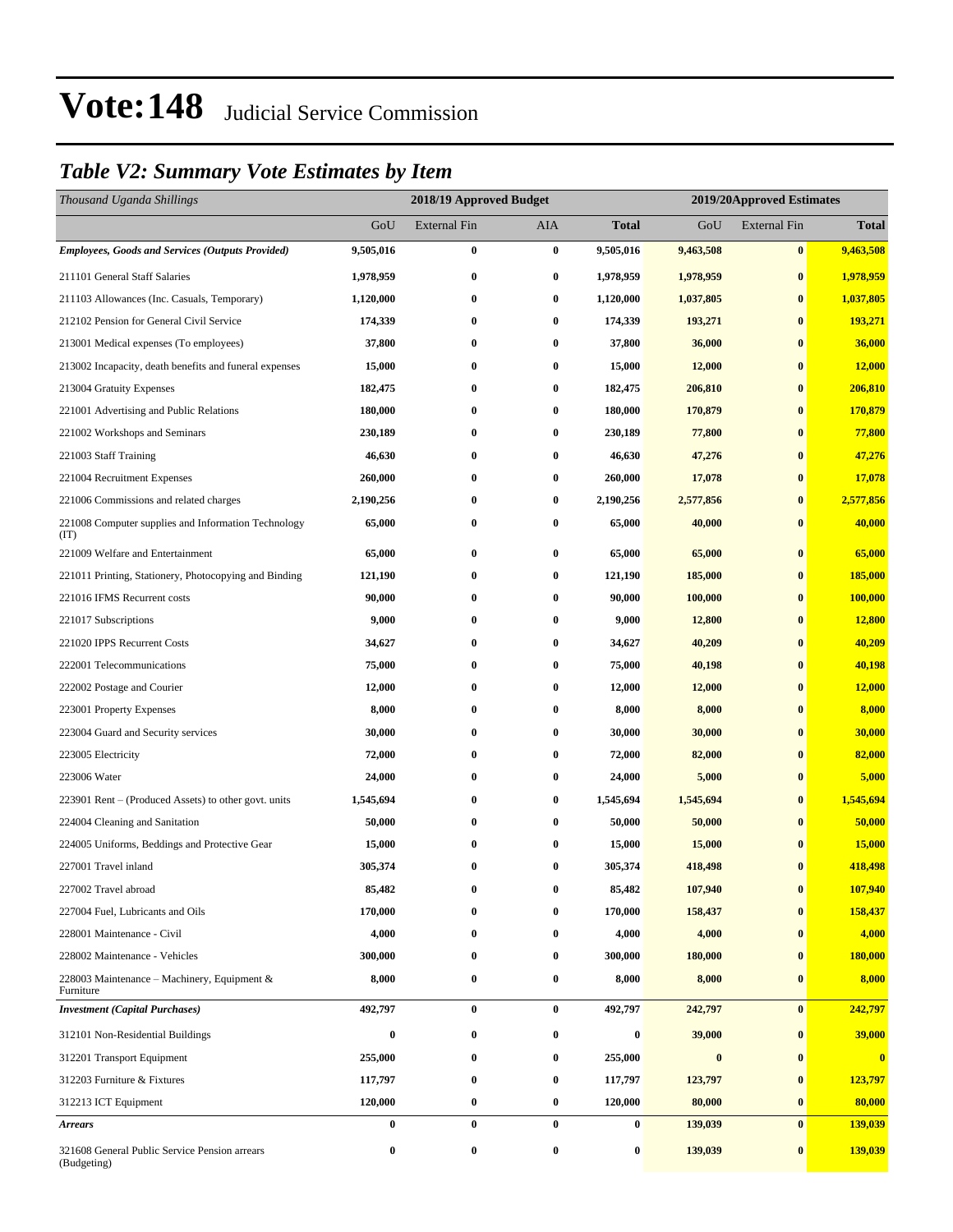| <b>Grand Total Vote 148</b>               | ∡⊥ه, ⁄    | $\mathbf{0}$ | .997.812           | 9.845.344 |      |
|-------------------------------------------|-----------|--------------|--------------------|-----------|------|
| <b>Total Excluding Arrears</b><br>$\circ$ | $77/01 -$ |              | $\cdot$ 00 $\cdot$ | 6.305     | .305 |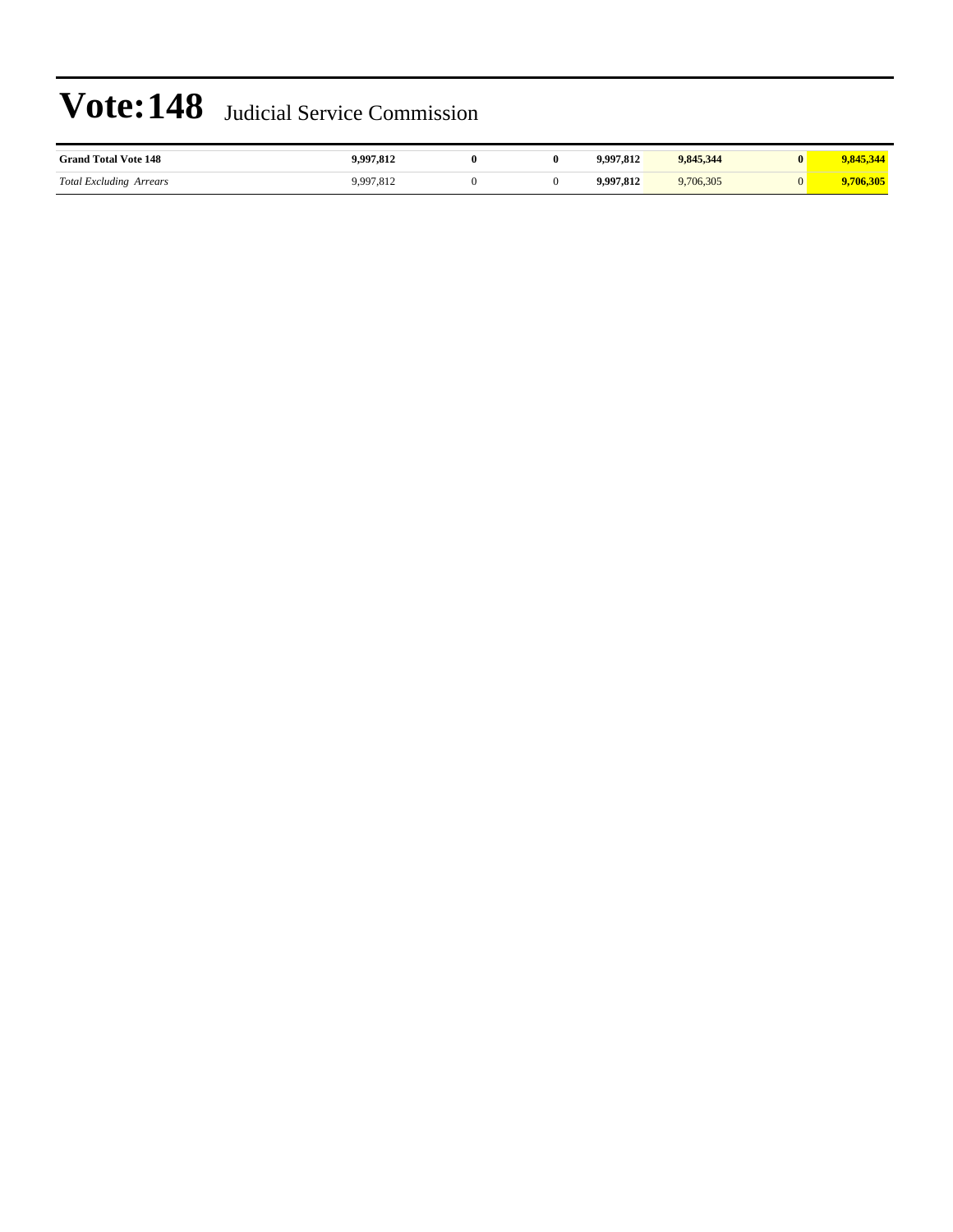### *Table V3: Detailed Estimates by Programme, Sub Programme, Output and Item*

### *Programme :1210 Recruitment and Discipline of Judicial Officers*

*Recurrent Budget Estimates*

#### **SubProgramme 07 Recruitment, search and selection function**

| Thousand Uganda Shillings                                                                                                      |              | 2018/19 Approved Budget |              | 2019/20 Approved Estimates |              |              |              |
|--------------------------------------------------------------------------------------------------------------------------------|--------------|-------------------------|--------------|----------------------------|--------------|--------------|--------------|
| <b>Outputs Provided</b>                                                                                                        | Wage         | Non Wage                | <b>AIA</b>   | <b>Total</b>               | Wage         | Non Wage     | <b>Total</b> |
| <b>Output 121001 Recruitment of Judicial Officers</b>                                                                          |              |                         |              |                            |              |              |              |
| 211101 General Staff Salaries                                                                                                  | 293,121      | $\mathbf{0}$            | $\mathbf{0}$ | 293,121                    | 293,121      | $\mathbf{0}$ | 293,121      |
| 211103 Allowances (Inc. Casuals, Temporary)                                                                                    | $\mathbf{0}$ | 44,539                  | $\mathbf{0}$ | 44,539                     | $\mathbf{0}$ | 44,539       | 44,539       |
| 221004 Recruitment Expenses                                                                                                    | $\mathbf{0}$ | 260,000                 | $\mathbf{0}$ | 260,000                    | $\mathbf{0}$ | 17,078       | 17,078       |
| 221006 Commissions and related charges                                                                                         | $\mathbf{0}$ | 561,110                 | $\Omega$     | 561,110                    | $\mathbf{0}$ | 281,369      | 281,369      |
| <b>Total Cost of Output 01</b>                                                                                                 | 293,121      | 865,649                 | 0            | 1,158,770                  | 293,121      | 342,986      | 636,107      |
| <b>Total Cost Of Outputs Provided</b>                                                                                          | 293,121      | 865,649                 | $\bf{0}$     | 1,158,770                  | 293,121      | 342,986      | 636,107      |
| <b>Total Cost for SubProgramme 07</b>                                                                                          | 293,121      | 865,649                 | $\mathbf{0}$ | 1,158,770                  | 293,121      | 342,986      | 636,107      |
| <b>Total Excluding Arrears</b>                                                                                                 | 293,121      | 865,649                 | $\mathbf{0}$ | 1,158,770                  | 293,121      | 342,986      | 636,107      |
| $\alpha$ in $\alpha$ is a sequence of $\alpha$ is the sequence of $\alpha$ is a sequence of $\alpha$ is a sequence of $\alpha$ |              |                         |              |                            |              |              |              |

#### **SubProgramme 08 Discipline, rewards and sanction function**

| Thousand Uganda Shillings                   | 2018/19 Approved Budget |                     |                  |              | 2019/20 Approved Estimates |                     |              |  |
|---------------------------------------------|-------------------------|---------------------|------------------|--------------|----------------------------|---------------------|--------------|--|
| <b>Outputs Provided</b>                     | Wage                    | Non Wage            | AIA              | <b>Total</b> | Wage                       | Non Wage            | <b>Total</b> |  |
| Output 121007 Discipline and rewards        |                         |                     |                  |              |                            |                     |              |  |
| 211103 Allowances (Inc. Casuals, Temporary) | $\bf{0}$                | 252,000             | $\boldsymbol{0}$ | 252,000      | $\mathbf{0}$               | 102,000             | 102,000      |  |
| 221006 Commissions and related charges      | $\mathbf{0}$            | 250,500             | $\overline{0}$   | 250,500      | $\mathbf{0}$               | 217,660             | 217,660      |  |
| <b>Total Cost of Output 07</b>              | 0                       | 502,500             | 0                | 502,500      | $\boldsymbol{\theta}$      | 319,660             | 319,660      |  |
| <b>Total Cost Of Outputs Provided</b>       | $\bf{0}$                | 502,500             | $\bf{0}$         | 502,500      | $\bf{0}$                   | 319,660             | 319,660      |  |
| <b>Total Cost for SubProgramme 08</b>       | $\bf{0}$                | 502,500             | $\bf{0}$         | 502,500      | $\bf{0}$                   | 319,660             | 319,660      |  |
| <b>Total Excluding Arrears</b>              | $\boldsymbol{0}$        | 502,500             | $\boldsymbol{0}$ | 502,500      | $\mathbf{0}$               | 319,660             | 319,660      |  |
| N/A                                         |                         |                     |                  |              |                            |                     |              |  |
|                                             | GoU                     | <b>External Fin</b> | <b>AIA</b>       | <b>Total</b> | GoU                        | <b>External Fin</b> | <b>Total</b> |  |
| <b>Total Cost for Programme 10</b>          | 1,661,270               | $\bf{0}$            | $\bf{0}$         | 1,661,270    | 955,767                    | $\bf{0}$            | 955,767      |  |
| <b>Total Excluding Arrears</b>              | 1,661,270               | $\overline{0}$      | $\overline{0}$   | 1,661,270    | 955,767                    | $\overline{0}$      | 955,767      |  |

*Programme :1218 Public legal awareness and Judicial education*

*Recurrent Budget Estimates*

#### **SubProgramme 09 Public legal awareness for administration of justice**

| Thousand Uganda Shillings                                                  |              | 2018/19 Approved Budget | 2019/20 Approved Estimates |              |                |                 |              |
|----------------------------------------------------------------------------|--------------|-------------------------|----------------------------|--------------|----------------|-----------------|--------------|
| <b>Outputs Provided</b>                                                    | Wage         | Non Wage                | <b>AIA</b>                 | <b>Total</b> | Wage           | Non Wage        | <b>Total</b> |
| Output 121803 Public awareness and participation in justice administration |              |                         |                            |              |                |                 |              |
| 211101 General Staff Salaries                                              | 252,176      | $\mathbf{0}$            | $\overline{0}$             | 252,176      | 252,176        | $\vert 0 \vert$ | 252,176      |
| 211103 Allowances (Inc. Casuals, Temporary)                                | $\mathbf{0}$ | 272,735                 | $\theta$                   | 272,735      | $\overline{0}$ | 202,735         | 202,735      |
| 221001 Advertising and Public Relations                                    | $\mathbf{0}$ | 140,000                 | $\mathbf{0}$               | 140.000      | $\mathbf{0}$   | 125,879         | 125,879      |
| 221002 Workshops and Seminars                                              | $\mathbf{0}$ | 81.444                  | $\mathbf{0}$               | 81,444       | $\overline{0}$ | 52,800          | 52,800       |
| 221003 Staff Training                                                      | $\mathbf{0}$ | 16,630                  | $\theta$                   | 16,630       | $\overline{0}$ | 17,276          | 17,276       |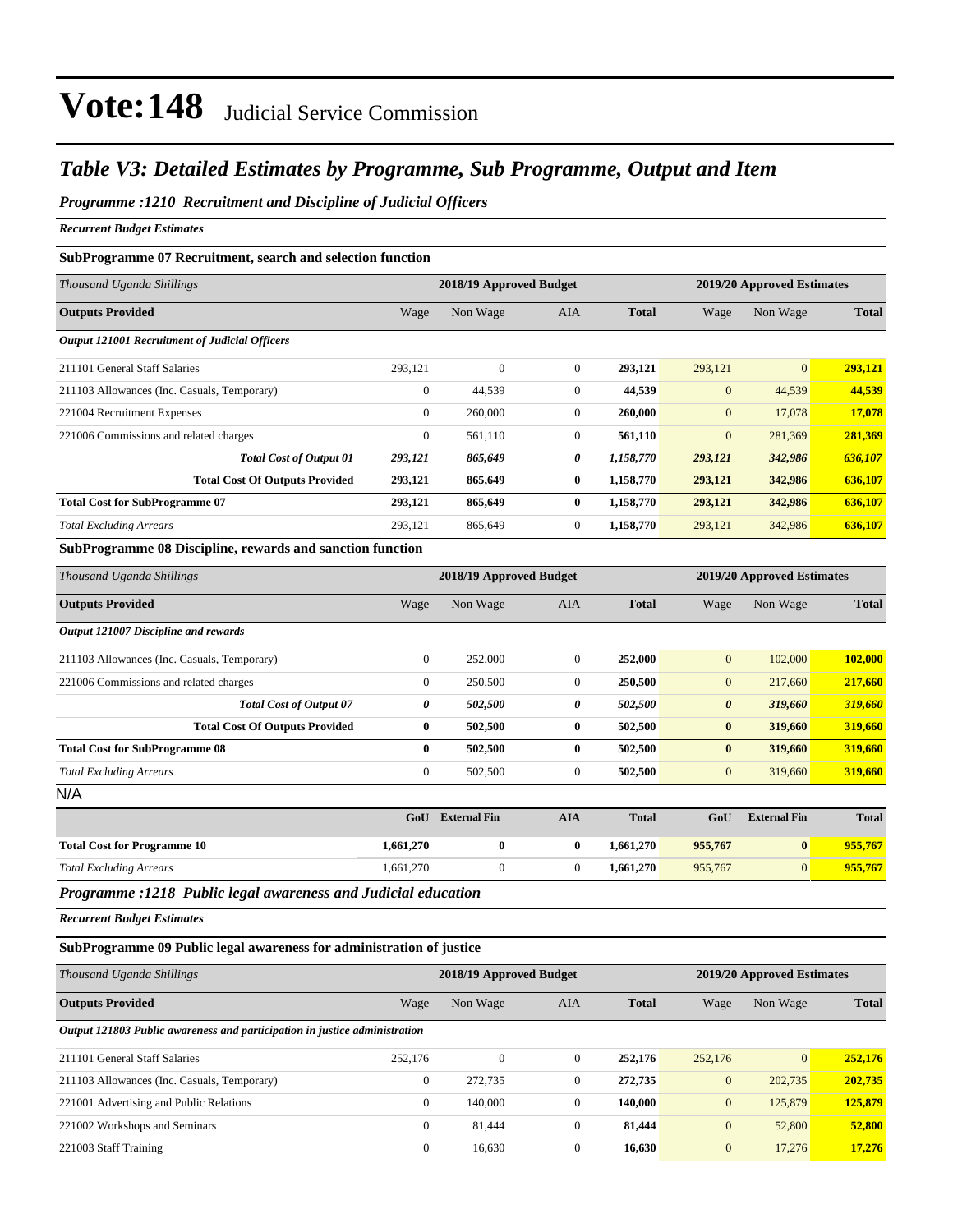| 221006 Commissions and related charges                | $\overline{0}$ | 120,000 | $\Omega$     | 120,000 | $\overline{0}$   | 67,080  | 67,080  |
|-------------------------------------------------------|----------------|---------|--------------|---------|------------------|---------|---------|
| 221011 Printing, Stationery, Photocopying and Binding | $\overline{0}$ | 15,000  | $\mathbf{0}$ | 15,000  | $\mathbf{0}$     | 75,000  | 75,000  |
| 221017 Subscriptions                                  | $\overline{0}$ | 4,000   | $\mathbf{0}$ | 4,000   | $\boldsymbol{0}$ | 4,000   | 4,000   |
| 227001 Travel inland                                  | $\overline{0}$ | 56,000  | $\Omega$     | 56,000  | $\mathbf{0}$     | 34,324  | 34,324  |
| <b>Total Cost of Output 03</b>                        | 252,176        | 705,809 | 0            | 957,985 | 252,176          | 579,094 | 831.270 |
| <b>Total Cost Of Outputs Provided</b>                 | 252,176        | 705.809 | 0            | 957,985 | 252,176          | 579,094 | 831,270 |
| <b>Total Cost for SubProgramme 09</b>                 | 252,176        | 705,809 | 0            | 957,985 | 252,176          | 579,094 | 831,270 |
| <b>Total Excluding Arrears</b>                        | 252,176        | 705,809 | $\mathbf{0}$ | 957,985 | 252,176          | 579,094 | 831,270 |
| $\alpha$ in<br>.<br>$\cdot$ .<br>$\mathbf{a}$         | $\cdots$       |         |              |         |                  |         |         |

#### **SubProgramme 10 Judicial Education for administration of justice**

| Thousand Uganda Shillings                    | 2018/19 Approved Budget<br>2019/20 Approved Estimates |                              |                           |                           |                     |                                                                                  |                   |
|----------------------------------------------|-------------------------------------------------------|------------------------------|---------------------------|---------------------------|---------------------|----------------------------------------------------------------------------------|-------------------|
| <b>Outputs Provided</b>                      | Wage                                                  | Non Wage                     | AIA                       | <b>Total</b>              | Wage                | Non Wage                                                                         | <b>Total</b>      |
| Output 121808 Judiacial education programmes |                                                       |                              |                           |                           |                     |                                                                                  |                   |
| 211101 General Staff Salaries                | 213,884                                               | $\boldsymbol{0}$             | $\overline{0}$            | 213,884                   | 213,884             | $\mathbf{0}$                                                                     | 213,884           |
| 221002 Workshops and Seminars                | $\boldsymbol{0}$                                      | 73,065                       | $\overline{0}$            | 73,065                    | $\mathbf{0}$        | $\overline{0}$                                                                   | $\mathbf{0}$      |
| 221017 Subscriptions                         | $\mathbf{0}$                                          | $\boldsymbol{0}$             | $\mathbf{0}$              | $\bf{0}$                  | $\mathbf{0}$        | 3,800                                                                            | 3,800             |
| 227001 Travel inland                         | $\mathbf{0}$                                          | $\mathbf{0}$                 | $\overline{0}$            | $\mathbf{0}$              | $\mathbf{0}$        | 84,120                                                                           | 84,120            |
| 227002 Travel abroad                         | $\overline{0}$                                        | $\mathbf{0}$                 | $\mathbf{0}$              | $\bf{0}$                  | $\overline{0}$      | 30,460                                                                           | 30,460            |
| <b>Total Cost of Output 08</b>               | 213,884                                               | 73,065                       | 0                         | 286,949                   | 213,884             | 118,380                                                                          | 332,264           |
| <b>Total Cost Of Outputs Provided</b>        | 213,884                                               | 73,065                       | $\bf{0}$                  | 286,949                   | 213,884             | 118,380                                                                          | 332,264           |
| <b>Total Cost for SubProgramme 10</b>        | 213,884                                               | 73,065                       | $\bf{0}$                  | 286,949                   | 213,884             | 118,380                                                                          | 332,264           |
| <b>Total Excluding Arrears</b>               | 213,884                                               | 73,065                       | $\overline{0}$            | 286,949                   | 213,884             | 118,380                                                                          | 332,264           |
| N/A                                          |                                                       |                              |                           |                           |                     |                                                                                  |                   |
|                                              |                                                       | $C \times T$ $R$ $I$ $R$ $I$ | $\mathbf{A}$ $\mathbf{Y}$ | $\mathbf{m}$ $\mathbf{r}$ | $\sim$ $\mathbf{r}$ | $\mathbf{r}$ and $\mathbf{r}$ and $\mathbf{r}$ and $\mathbf{r}$ and $\mathbf{r}$ | $m \rightarrow 1$ |

|                                    | GoU       | <b>External Fin</b> | AIA | <b>Total</b> | GoU       | <b>External Fin</b> | <b>Total</b> |
|------------------------------------|-----------|---------------------|-----|--------------|-----------|---------------------|--------------|
| <b>Total Cost for Programme 18</b> | 1,244,934 | 0                   |     | 1.244.934    | 1,163,534 |                     | 1,163,534    |
| <b>Total Excluding Arrears</b>     | 1.244.934 |                     |     | 1.244.934    | 1,163,534 |                     | 1,163,534    |
| -----<br>$\sim$                    | .         |                     |     |              |           |                     |              |

#### *Programme :1219 Complaints management and advisory services*

*Recurrent Budget Estimates*

### **SubProgramme 11 Public complaints management system**

| Thousand Uganda Shillings                   |                | 2018/19 Approved Budget |              |              | 2019/20 Approved Estimates |                |              |
|---------------------------------------------|----------------|-------------------------|--------------|--------------|----------------------------|----------------|--------------|
| <b>Outputs Provided</b>                     | Wage           | Non Wage                | AIA          | <b>Total</b> | Wage                       | Non Wage       | <b>Total</b> |
| Output 121902 Public Complaints System      |                |                         |              |              |                            |                |              |
| 211101 General Staff Salaries               | 322,551        | $\mathbf{0}$            | $\mathbf{0}$ | 322,551      | 322,551                    | $\overline{0}$ | 322,551      |
| 211103 Allowances (Inc. Casuals, Temporary) | $\mathbf{0}$   | 271,240                 | $\Omega$     | 271,240      | $\mathbf{0}$               | 271,240        | 271,240      |
| 221002 Workshops and Seminars               | $\mathbf{0}$   | 40,680                  | $\mathbf{0}$ | 40,680       | $\mathbf{0}$               | $\overline{0}$ | $\mathbf{0}$ |
| 221003 Staff Training                       | $\mathbf{0}$   | 10,000                  | $\mathbf{0}$ | 10,000       | $\overline{0}$             | $\overline{0}$ | $\mathbf{0}$ |
| 227001 Travel inland                        | $\overline{0}$ | 53,864                  | $\mathbf{0}$ | 53,864       | $\mathbf{0}$               | 104,544        | 104,544      |
| <b>Total Cost of Output 02</b>              | 322,551        | 375,784                 | 0            | 698,335      | 322,551                    | 375,784        | 698,335      |
| <b>Total Cost Of Outputs Provided</b>       | 322,551        | 375,784                 | 0            | 698,335      | 322,551                    | 375,784        | 698,335      |
| <b>Total Cost for SubProgramme 11</b>       | 322,551        | 375,784                 | $\bf{0}$     | 698,335      | 322,551                    | 375,784        | 698,335      |
| <b>Total Excluding Arrears</b>              | 322,551        | 375,784                 | $\mathbf{0}$ | 698,335      | 322,551                    | 375,784        | 698,335      |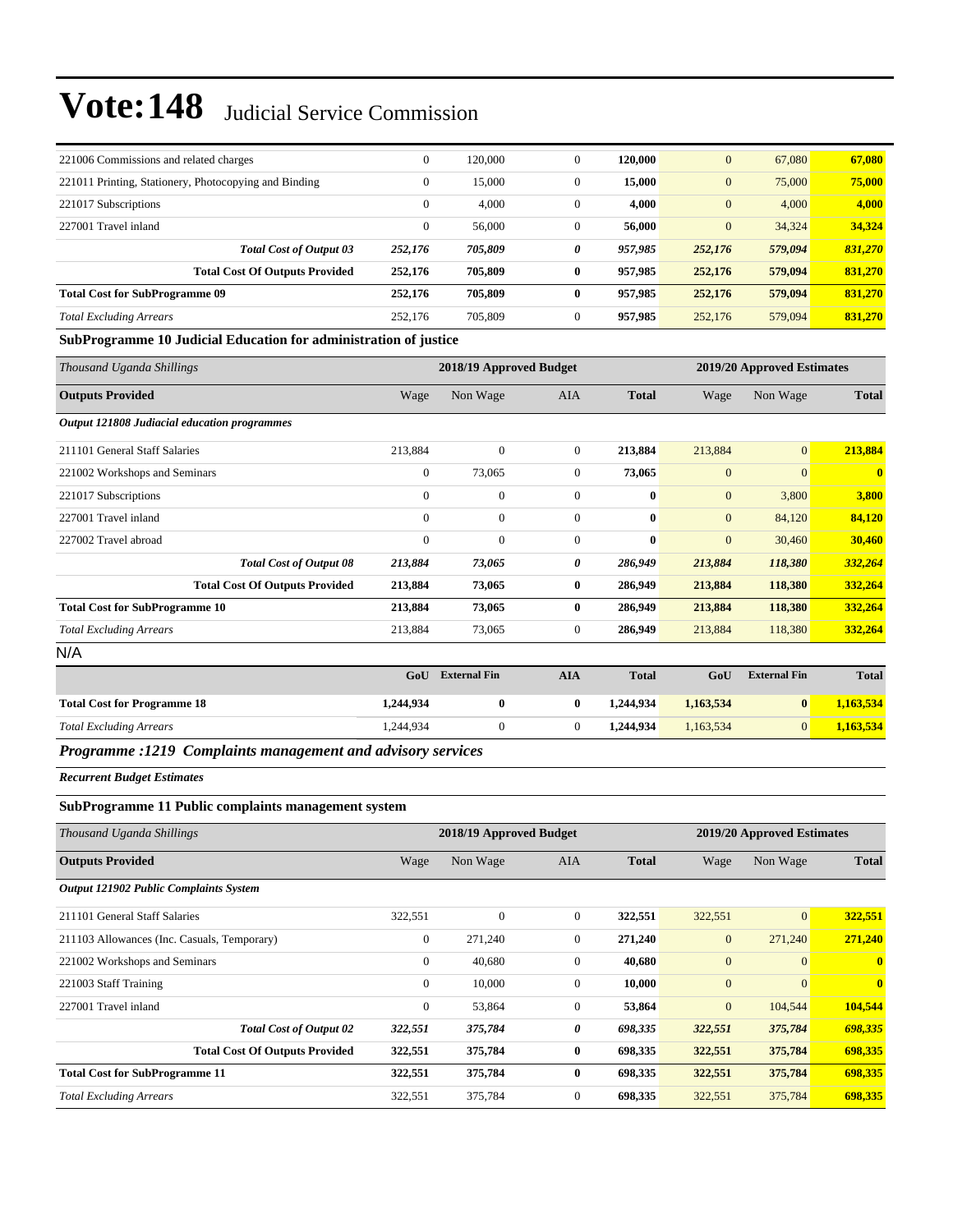### **SubProgramme 13 Research and planning for administration of justice**

| Thousand Uganda Shillings                                         |              | 2018/19 Approved Budget |                |              | 2019/20 Approved Estimates |                     |              |  |
|-------------------------------------------------------------------|--------------|-------------------------|----------------|--------------|----------------------------|---------------------|--------------|--|
| <b>Outputs Provided</b>                                           | Wage         | Non Wage                | <b>AIA</b>     | <b>Total</b> | Wage                       | Non Wage            | <b>Total</b> |  |
| Output 121906 Research and planning for administration of justice |              |                         |                |              |                            |                     |              |  |
| 211101 General Staff Salaries                                     | 278,726      | $\mathbf{0}$            | $\overline{0}$ | 278,726      | 278,726                    | $\overline{0}$      | 278,726      |  |
| 227001 Travel inland                                              | $\mathbf{0}$ | 77,510                  | $\overline{0}$ | 77,510       | $\overline{0}$             | 77,510              | 77,510       |  |
| <b>Total Cost of Output 06</b>                                    | 278,726      | 77,510                  | 0              | 356,236      | 278,726                    | 77,510              | 356,236      |  |
| <b>Total Cost Of Outputs Provided</b>                             | 278,726      | 77,510                  | $\bf{0}$       | 356,236      | 278,726                    | 77,510              | 356,236      |  |
| <b>Total Cost for SubProgramme 13</b>                             | 278,726      | 77,510                  | $\bf{0}$       | 356,236      | 278,726                    | 77,510              | 356,236      |  |
| <b>Total Excluding Arrears</b>                                    | 278,726      | 77,510                  | $\overline{0}$ | 356,236      | 278,726                    | 77,510              | 356,236      |  |
| N/A                                                               |              |                         |                |              |                            |                     |              |  |
|                                                                   | GoU          | <b>External Fin</b>     | <b>AIA</b>     | <b>Total</b> | GoU                        | <b>External Fin</b> | <b>Total</b> |  |
| <b>Total Cost for Programme 19</b>                                | 1,054,570    | $\bf{0}$                | $\bf{0}$       | 1,054,570    | 1,054,571                  | $\bf{0}$            | 1,054,571    |  |
| <b>Total Excluding Arrears</b>                                    | 1,054,570    | $\mathbf{0}$            | $\overline{0}$ | 1,054,570    | 1,054,571                  | $\mathbf{0}$        | 1,054,571    |  |

*Programme :1225 General administration, planning, policy and support services*

*Recurrent Budget Estimates*

### **SubProgramme 01 Finance and Administration**

| Thousand Uganda Shillings                                |                  | 2018/19 Approved Budget |                  | 2019/20 Approved Estimates |                |                |              |
|----------------------------------------------------------|------------------|-------------------------|------------------|----------------------------|----------------|----------------|--------------|
| <b>Outputs Provided</b>                                  | Wage             | Non Wage                | <b>AIA</b>       | <b>Total</b>               | Wage           | Non Wage       | <b>Total</b> |
| Output 122505 Administrative and human resource support  |                  |                         |                  |                            |                |                |              |
| 211101 General Staff Salaries                            | 363,231          | $\overline{0}$          | $\boldsymbol{0}$ | 363,231                    | 363,231        | $\mathbf{0}$   | 363,231      |
| 211103 Allowances (Inc. Casuals, Temporary)              | $\mathbf{0}$     | 243,486                 | $\overline{0}$   | 243,486                    | $\mathbf{0}$   | $\overline{0}$ | $\bf{0}$     |
| 221001 Advertising and Public Relations                  | $\mathbf{0}$     | 40,000                  | $\overline{0}$   | 40,000                     | $\mathbf{0}$   | 25,000         | 25,000       |
| 221002 Workshops and Seminars                            | $\mathbf{0}$     | 15,000                  | $\overline{0}$   | 15,000                     | $\mathbf{0}$   | 15,000         | 15,000       |
| 221006 Commissions and related charges                   | $\mathbf{0}$     | 394,646                 | $\overline{0}$   | 394,646                    | $\mathbf{0}$   | 173,412        | 173,412      |
| 221008 Computer supplies and Information Technology (IT) | $\boldsymbol{0}$ | 65,000                  | $\boldsymbol{0}$ | 65,000                     | $\mathbf{0}$   | 40,000         | 40,000       |
| 221009 Welfare and Entertainment                         | $\mathbf{0}$     | 65,000                  | $\overline{0}$   | 65,000                     | $\mathbf{0}$   | 35,000         | 35,000       |
| 221011 Printing, Stationery, Photocopying and Binding    | $\mathbf{0}$     | 96,190                  | $\overline{0}$   | 96,190                     | $\mathbf{0}$   | 100,000        | 100,000      |
| 221016 IFMS Recurrent costs                              | $\boldsymbol{0}$ | 90,000                  | $\boldsymbol{0}$ | 90,000                     | $\mathbf{0}$   | 100,000        | 100,000      |
| 221017 Subscriptions                                     | $\mathbf{0}$     | 5,000                   | $\overline{0}$   | 5,000                      | $\mathbf{0}$   | 5,000          | 5,000        |
| 222001 Telecommunications                                | $\mathbf{0}$     | 75,000                  | $\boldsymbol{0}$ | 75,000                     | $\mathbf{0}$   | 40,198         | 40,198       |
| 223001 Property Expenses                                 | $\mathbf{0}$     | 8.000                   | $\overline{0}$   | 8,000                      | $\mathbf{0}$   | 8,000          | 8,000        |
| 223004 Guard and Security services                       | $\mathbf{0}$     | 30,000                  | $\overline{0}$   | 30,000                     | $\mathbf{0}$   | 30,000         | 30,000       |
| 223005 Electricity                                       | $\boldsymbol{0}$ | 72,000                  | $\boldsymbol{0}$ | 72,000                     | $\mathbf{0}$   | 82,000         | 82,000       |
| 223006 Water                                             | $\mathbf{0}$     | 24,000                  | $\overline{0}$   | 24,000                     | $\mathbf{0}$   | 5,000          | 5,000        |
| 223901 Rent – (Produced Assets) to other govt. units     | $\mathbf{0}$     | 1,545,694               | $\boldsymbol{0}$ | 1,545,694                  | $\mathbf{0}$   | 1,545,694      | 1,545,694    |
| 224004 Cleaning and Sanitation                           | $\mathbf{0}$     | 50,000                  | $\boldsymbol{0}$ | 50,000                     | $\mathbf{0}$   | 50,000         | 50,000       |
| 224005 Uniforms, Beddings and Protective Gear            | $\mathbf{0}$     | 15,000                  | $\overline{0}$   | 15,000                     | $\mathbf{0}$   | 15,000         | 15,000       |
| 227001 Travel inland                                     | $\boldsymbol{0}$ | 50,000                  | $\boldsymbol{0}$ | 50,000                     | $\mathbf{0}$   | 50,000         | 50,000       |
| 227002 Travel abroad                                     | $\mathbf{0}$     | 85,482                  | $\overline{0}$   | 85,482                     | $\mathbf{0}$   | 77,480         | 77,480       |
| 227004 Fuel, Lubricants and Oils                         | $\mathbf{0}$     | 150,000                 | $\boldsymbol{0}$ | 150,000                    | $\mathbf{0}$   | 138,437        | 138,437      |
| 228001 Maintenance - Civil                               | $\mathbf{0}$     | 4,000                   | $\overline{0}$   | 4,000                      | $\mathbf{0}$   | 4,000          | 4,000        |
| 228002 Maintenance - Vehicles                            | $\mathbf{0}$     | 300,000                 | $\mathbf{0}$     | 300,000                    | $\overline{0}$ | 180,000        | 180,000      |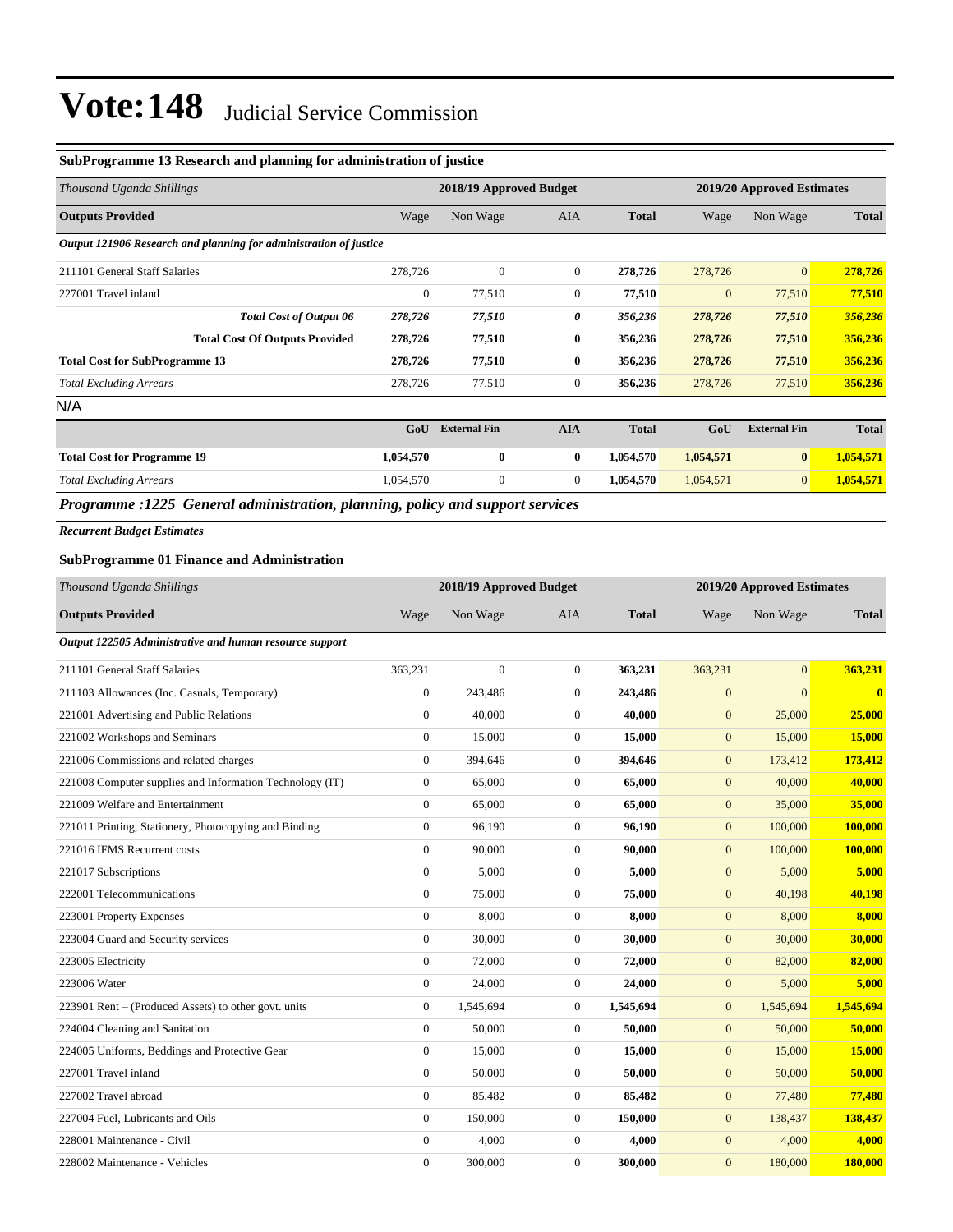| 228003 Maintenance – Machinery, Equipment & Furniture   | $\boldsymbol{0}$        | 8,000            | $\mathbf{0}$     | 8,000                      | $\mathbf{0}$     | 8,000                      | 8,000        |  |
|---------------------------------------------------------|-------------------------|------------------|------------------|----------------------------|------------------|----------------------------|--------------|--|
| <b>Total Cost of Output 05</b>                          | 363,231                 | 3,431,498        | 0                | 3,794,729                  | 363,231          | 2,727,220                  | 3,090,451    |  |
| <b>Total Cost Of Outputs Provided</b>                   | 363,231                 | 3,431,498        | $\bf{0}$         | 3,794,729                  | 363,231          | 2,727,220                  | 3,090,451    |  |
| <b>Total Cost for SubProgramme 01</b>                   | 363,231                 | 3,431,498        | $\bf{0}$         | 3,794,729                  | 363,231          | 2,727,220                  | 3,090,451    |  |
| <b>Total Excluding Arrears</b>                          | 363,231                 | 3,431,498        | $\boldsymbol{0}$ | 3,794,729                  | 363,231          | 2,727,220                  | 3,090,451    |  |
| <b>SubProgramme 04 Internal Audit</b>                   |                         |                  |                  |                            |                  |                            |              |  |
| Thousand Uganda Shillings                               | 2018/19 Approved Budget |                  |                  | 2019/20 Approved Estimates |                  |                            |              |  |
| <b>Outputs Provided</b>                                 | Wage                    | Non Wage         | AIA              | <b>Total</b>               | Wage             | Non Wage                   | <b>Total</b> |  |
| Output 122505 Administrative and human resource support |                         |                  |                  |                            |                  |                            |              |  |
| 211101 General Staff Salaries                           | 22,569                  | $\boldsymbol{0}$ | $\boldsymbol{0}$ | 22,569                     | 22,568           | $\mathbf{0}$               | 22,568       |  |
| 211103 Allowances (Inc. Casuals, Temporary)             | $\boldsymbol{0}$        | 36,000           | $\boldsymbol{0}$ | 36,000                     | $\mathbf{0}$     | 36,000                     | 36,000       |  |
| 227001 Travel inland                                    | $\boldsymbol{0}$        | 22,000           | $\boldsymbol{0}$ | 22,000                     | $\boldsymbol{0}$ | 22,000                     | 22,000       |  |
| 227004 Fuel, Lubricants and Oils                        | $\boldsymbol{0}$        | 20,000           | $\boldsymbol{0}$ | 20.000                     | $\mathbf{0}$     | 20,000                     | 20,000       |  |
| Total Cost of Output 05                                 | 22,569                  | 78,000           | 0                | 100,569                    | 22,568           | 78,000                     | 100,568      |  |
| <b>Total Cost Of Outputs Provided</b>                   | 22,569                  | 78,000           | $\bf{0}$         | 100,569                    | 22,568           | 78,000                     | 100,568      |  |
| <b>Total Cost for SubProgramme 04</b>                   | 22,569                  | 78,000           | $\bf{0}$         | 100,569                    | 22,568           | 78,000                     | 100,568      |  |
| <b>Total Excluding Arrears</b>                          | 22,569                  | 78,000           | $\boldsymbol{0}$ | 100,569                    | 22,568           | 78,000                     | 100,568      |  |
| <b>SubProgramme 05 Human Resource Function</b>          |                         |                  |                  |                            |                  |                            |              |  |
| Thousand Uganda Shillings                               | 2018/19 Approved Budget |                  |                  |                            |                  | 2019/20 Approved Estimates |              |  |
| <b>Outputs Provided</b>                                 | Wage                    | Non Wage         | AIA              | <b>Total</b>               | Wage             | Non Wage                   | <b>Total</b> |  |
| <b>Output 122519 Human Resource Management Services</b> |                         |                  |                  |                            |                  |                            |              |  |
| 211101 General Staff Salaries                           | 189,763                 | $\boldsymbol{0}$ | $\boldsymbol{0}$ | 189,763                    | 189,763          | $\overline{0}$             | 189,763      |  |
| 211103 Allowances (Inc. Casuals, Temporary)             | $\boldsymbol{0}$        | $\mathbf{0}$     | $\boldsymbol{0}$ | $\bf{0}$                   | $\mathbf{0}$     | 381,291                    | 381,291      |  |
| 212102 Pension for General Civil Service                | $\boldsymbol{0}$        | 174,339          | $\boldsymbol{0}$ | 174,339                    | $\mathbf{0}$     | 193,271                    | 193,271      |  |
| 213001 Medical expenses (To employees)                  | $\boldsymbol{0}$        | 37,800           | $\boldsymbol{0}$ | 37,800                     | $\mathbf{0}$     | 36,000                     | 36,000       |  |
| 213002 Incapacity, death benefits and funeral expenses  | $\boldsymbol{0}$        | 15,000           | $\boldsymbol{0}$ | 15,000                     | $\boldsymbol{0}$ | 12,000                     | 12,000       |  |
| 213004 Gratuity Expenses                                | $\boldsymbol{0}$        | 182,475          | $\boldsymbol{0}$ | 182,475                    | $\mathbf{0}$     | 206,810                    | 206,810      |  |
| 221003 Staff Training                                   | $\boldsymbol{0}$        | 20,000           | $\boldsymbol{0}$ | 20,000                     | $\boldsymbol{0}$ | 30,000                     | 30,000       |  |
| 221006 Commissions and related charges                  | $\boldsymbol{0}$        | 864,000          | $\mathbf{0}$     | 864,000                    | $\mathbf{0}$     | 1,838,335                  | 1,838,335    |  |
| 221009 Welfare and Entertainment                        | $\boldsymbol{0}$        | $\boldsymbol{0}$ | $\boldsymbol{0}$ | $\bf{0}$                   | $\boldsymbol{0}$ | 30,000                     | 30,000       |  |
| 221020 IPPS Recurrent Costs                             | $\boldsymbol{0}$        | 19,627           | $\boldsymbol{0}$ | 19,627                     | $\boldsymbol{0}$ | 22,209                     | 22,209       |  |
| <b>Total Cost of Output 19</b>                          | 189,763                 | 1,313,242        | 0                | 1,503,004                  | 189,763          | 2,749,916                  | 2,939,679    |  |
| <b>Output 122520 Records Management Services</b>        |                         |                  |                  |                            |                  |                            |              |  |
| 221020 IPPS Recurrent Costs                             | $\boldsymbol{0}$        | 15,000           | $\boldsymbol{0}$ | 15,000                     | $\mathbf{0}$     | 18,000                     | 18,000       |  |
| 222002 Postage and Courier                              | $\boldsymbol{0}$        | 12,000           | $\boldsymbol{0}$ | 12,000                     | $\mathbf{0}$     | 12,000                     | 12,000       |  |
| <b>Total Cost of Output 20</b>                          | 0                       | 27,000           | 0                | 27,000                     | 0                | 30,000                     | 30,000       |  |
| <b>Total Cost Of Outputs Provided</b>                   | 189,763                 | 1,340,242        | $\bf{0}$         | 1,530,004                  | 189,763          | 2,779,916                  | 2,969,679    |  |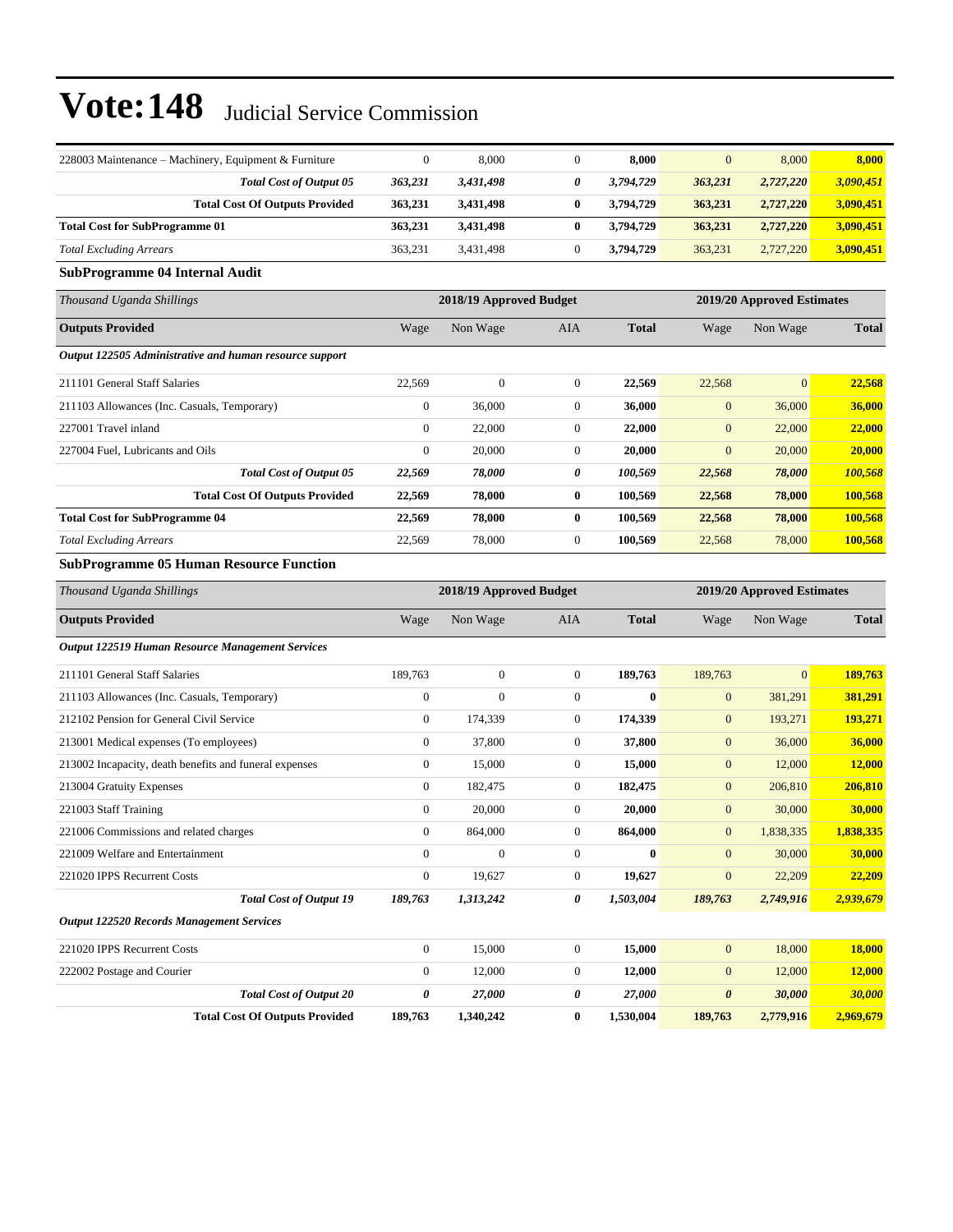| <b>Arrears</b>                                                          | Wage                  | Non Wage                | AIA                   | <b>Total</b>       | Wage                       | Non Wage                                  | <b>Total</b>          |
|-------------------------------------------------------------------------|-----------------------|-------------------------|-----------------------|--------------------|----------------------------|-------------------------------------------|-----------------------|
| Output 122599 Arrears                                                   |                       |                         |                       |                    |                            |                                           |                       |
| 321608 General Public Service Pension arrears (Budgeting)               | $\boldsymbol{0}$      | $\boldsymbol{0}$        | $\boldsymbol{0}$      | $\bf{0}$           | $\mathbf{0}$               | 139,039                                   | 139,039               |
| <b>Total Cost of Output 99</b>                                          | $\boldsymbol{\theta}$ | 0                       | 0                     | 0                  | $\boldsymbol{\theta}$      | 139,039                                   | 139,039               |
| <b>Total Cost Of Arrears</b>                                            | $\bf{0}$              | 0                       | $\bf{0}$              | $\bf{0}$           | $\bf{0}$                   | 139,039                                   | 139,039               |
| <b>Total Cost for SubProgramme 05</b>                                   | 189,763               | 1,340,242               | $\bf{0}$              | 1,530,004          | 189,763                    | 2,918,955                                 | 3,108,718             |
| <b>Total Excluding Arrears</b>                                          | 189,763               | 1,340,242               | $\boldsymbol{0}$      | 1,530,004          | 189,763                    | 2,779,916                                 | 2,969,679             |
| <b>SubProgramme 12 Planning and Policy Function</b>                     |                       |                         |                       |                    |                            |                                           |                       |
| Thousand Uganda Shillings                                               |                       | 2018/19 Approved Budget |                       |                    | 2019/20 Approved Estimates |                                           |                       |
| <b>Outputs Provided</b>                                                 | Wage                  | Non Wage                | AIA                   | <b>Total</b>       | Wage                       | Non Wage                                  | <b>Total</b>          |
| Output 122505 Administrative and human resource support                 |                       |                         |                       |                    |                            |                                           |                       |
| 211101 General Staff Salaries                                           | 42,939                | $\boldsymbol{0}$        | $\boldsymbol{0}$      | 42,939             | 42,939                     | $\mathbf{0}$                              | 42,939                |
| 221001 Advertising and Public Relations                                 | $\boldsymbol{0}$      | $\overline{0}$          | $\boldsymbol{0}$      | 0                  | $\mathbf{0}$               | 20,000                                    | 20,000                |
| 221002 Workshops and Seminars                                           | $\mathbf{0}$          | 20,000                  | $\boldsymbol{0}$      | 20,000             | $\mathbf{0}$               | 10,000                                    | 10,000                |
| 221011 Printing, Stationery, Photocopying and Binding                   | $\mathbf{0}$          | 10,000                  | $\boldsymbol{0}$      | 10,000             | $\mathbf{0}$               | 10,000                                    | 10,000                |
| 227001 Travel inland                                                    | $\mathbf{0}$          | 46,000                  | $\boldsymbol{0}$      | 46.000             | $\overline{0}$             | 46,000                                    | 46,000                |
| <b>Total Cost of Output 05</b>                                          | 42,939                | 76,000                  | 0                     | 118,939            | 42,939                     | 86,000                                    | 128,939               |
| <b>Total Cost Of Outputs Provided</b>                                   | 42,939                | 76,000                  | $\bf{0}$              | 118,939            | 42,939                     | 86,000                                    | 128,939               |
| <b>Total Cost for SubProgramme 12</b>                                   | 42,939                | 76,000                  | $\bf{0}$              | 118,939            | 42,939                     | 86,000                                    | 128,939               |
| <b>Total Excluding Arrears</b>                                          | 42,939                | 76,000                  | $\boldsymbol{0}$      | 118,939            | 42,939                     | 86,000                                    | 128,939               |
| <b>Development Budget Estimates</b>                                     |                       |                         |                       |                    |                            |                                           |                       |
| <b>Project 0390 Judicial Service Commission</b>                         |                       |                         |                       |                    |                            |                                           |                       |
| Thousand Uganda Shillings                                               |                       | 2018/19 Approved Budget |                       |                    |                            | 2019/20 Approved Estimates                |                       |
| <b>Capital Purchases</b>                                                |                       | GoU Dev't External Fin  | <b>AIA</b>            | <b>Total</b>       | GoU Dev't External Fin     |                                           | <b>Total</b>          |
| Output 122575 Purchase of Motor Vehicles and Other Transport Equipment  |                       |                         |                       |                    |                            |                                           |                       |
| 312201 Transport Equipment                                              | 255,000               | $\boldsymbol{0}$        | $\boldsymbol{0}$      | 255,000            | $\mathbf{0}$               | $\boldsymbol{0}$                          | $\mathbf{0}$          |
| Total Cost Of Output 122575                                             | 255,000               | 0                       | 0                     | 255,000            | $\boldsymbol{\theta}$      | $\boldsymbol{\theta}$                     | $\boldsymbol{\theta}$ |
| Output 122576 Purchase of Office and ICT Equipment, including Software  |                       |                         |                       |                    |                            |                                           |                       |
| 312213 ICT Equipment                                                    | 120,000               | $\boldsymbol{0}$        | $\boldsymbol{0}$      | 120,000            | 50,000                     | $\boldsymbol{0}$                          | 50,000                |
| Total Cost Of Output 122576                                             | 120,000               | 0                       | 0                     | 120,000            | 50,000                     | $\pmb{\theta}$                            | 50,000                |
| Output 122577 Purchase of Specialised Machinery & Equipment             |                       |                         |                       |                    |                            |                                           |                       |
| 312213 ICT Equipment                                                    | $\boldsymbol{0}$      | $\boldsymbol{0}$        | $\boldsymbol{0}$      | $\bf{0}$           | 30,000                     | $\boldsymbol{0}$                          | 30,000                |
| Total Cost Of Output 122577                                             | $\boldsymbol{\theta}$ | 0                       | 0                     | 0                  | 30,000                     | $\pmb{\theta}$                            | 30,000                |
| Output 122578 Purchase of Office and Residential Furniture and Fittings |                       |                         |                       |                    |                            |                                           |                       |
| 312101 Non-Residential Buildings                                        |                       |                         |                       |                    |                            |                                           |                       |
|                                                                         |                       |                         |                       |                    |                            |                                           |                       |
|                                                                         | $\boldsymbol{0}$      | $\boldsymbol{0}$        | $\boldsymbol{0}$      | $\boldsymbol{0}$   | 39,000                     | $\boldsymbol{0}$                          | 39,000                |
| 312203 Furniture & Fixtures<br><b>Total Cost Of Output 122578</b>       | 117,797               | $\boldsymbol{0}$<br>0   | $\boldsymbol{0}$<br>0 | 117,797            | 123,797                    | $\boldsymbol{0}$<br>$\boldsymbol{\theta}$ | 123,797<br>162,797    |
| <b>Total Cost for Capital Purchases</b>                                 | 117,797<br>492,797    | $\boldsymbol{0}$        | $\boldsymbol{0}$      | 117,797<br>492,797 | 162,797<br>242,797         | $\mathbf{0}$                              | 242,797               |
| <b>Total Cost for Project: 0390</b>                                     | 492,797               | $\boldsymbol{0}$        | $\mathbf{0}$          | 492,797            | 242,797                    | $\mathbf{0}$                              | 242,797               |
| <b>Total Excluding Arrears</b>                                          | 492,797               | $\boldsymbol{0}$        | $\boldsymbol{0}$      | 492,797            | 242,797                    | $\mathbf{0}$                              | 242,797               |
|                                                                         | GoU                   | <b>External Fin</b>     | <b>AIA</b>            | <b>Total</b>       | GoU                        | <b>External Fin</b>                       | <b>Total</b>          |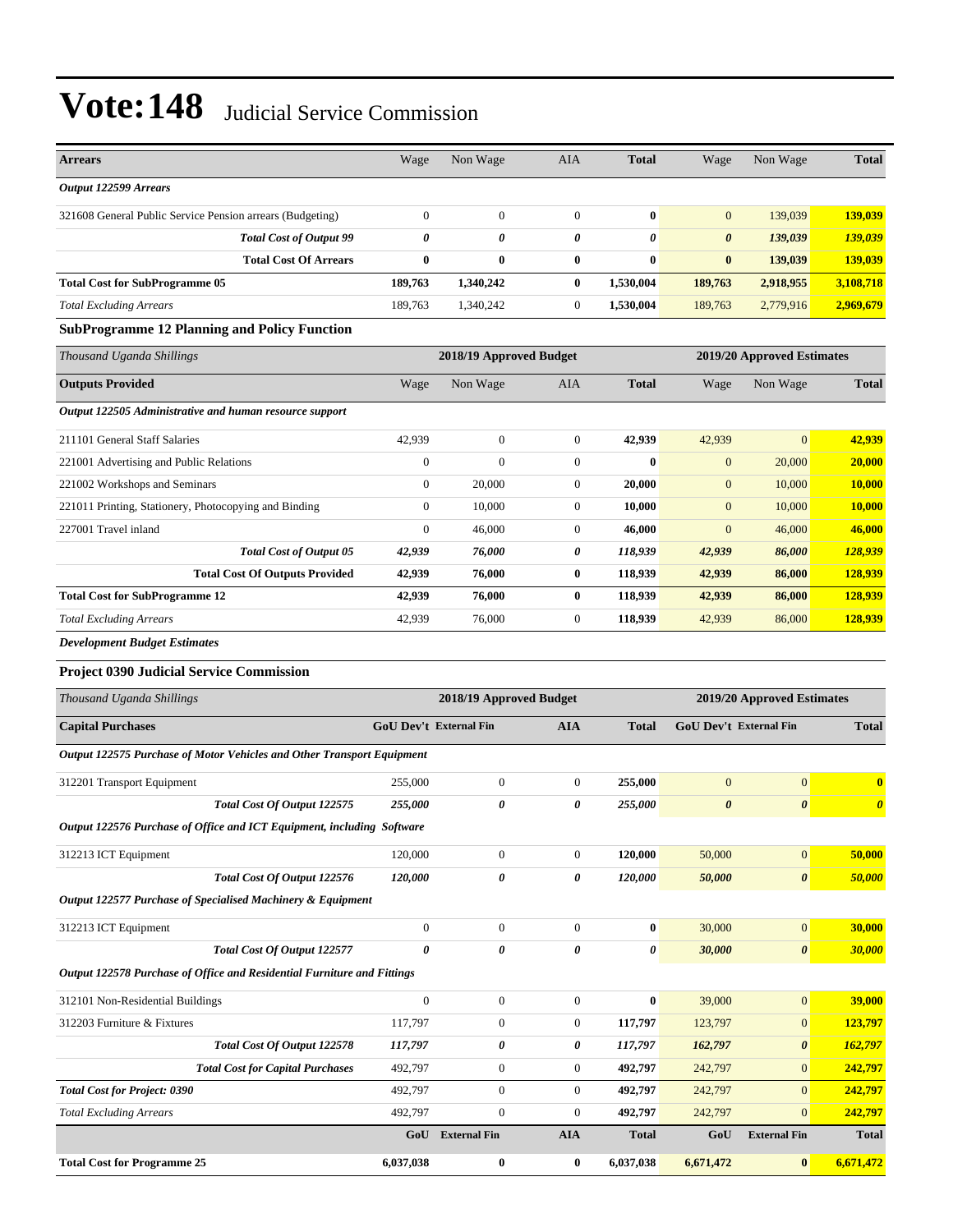| <b>Total Excluding Arrears</b>  | 6.037.038 |                     |     | 6.037.038    | 6.532.433 | $\Omega$      | 6.532.433    |
|---------------------------------|-----------|---------------------|-----|--------------|-----------|---------------|--------------|
|                                 | GoU       | <b>External Fin</b> | AIA | <b>Total</b> | GoU       | External Fin. | <b>Total</b> |
| <b>Grand Total for Vote 148</b> | 9,997,812 |                     |     | 9.997.812    | 9,845,344 | $\mathbf{0}$  | 9,845,344    |
| <b>Total Excluding Arrears</b>  | 9,997,812 |                     |     | 9.997.812    | 9,706,305 | $\Omega$      | 9,706,305    |